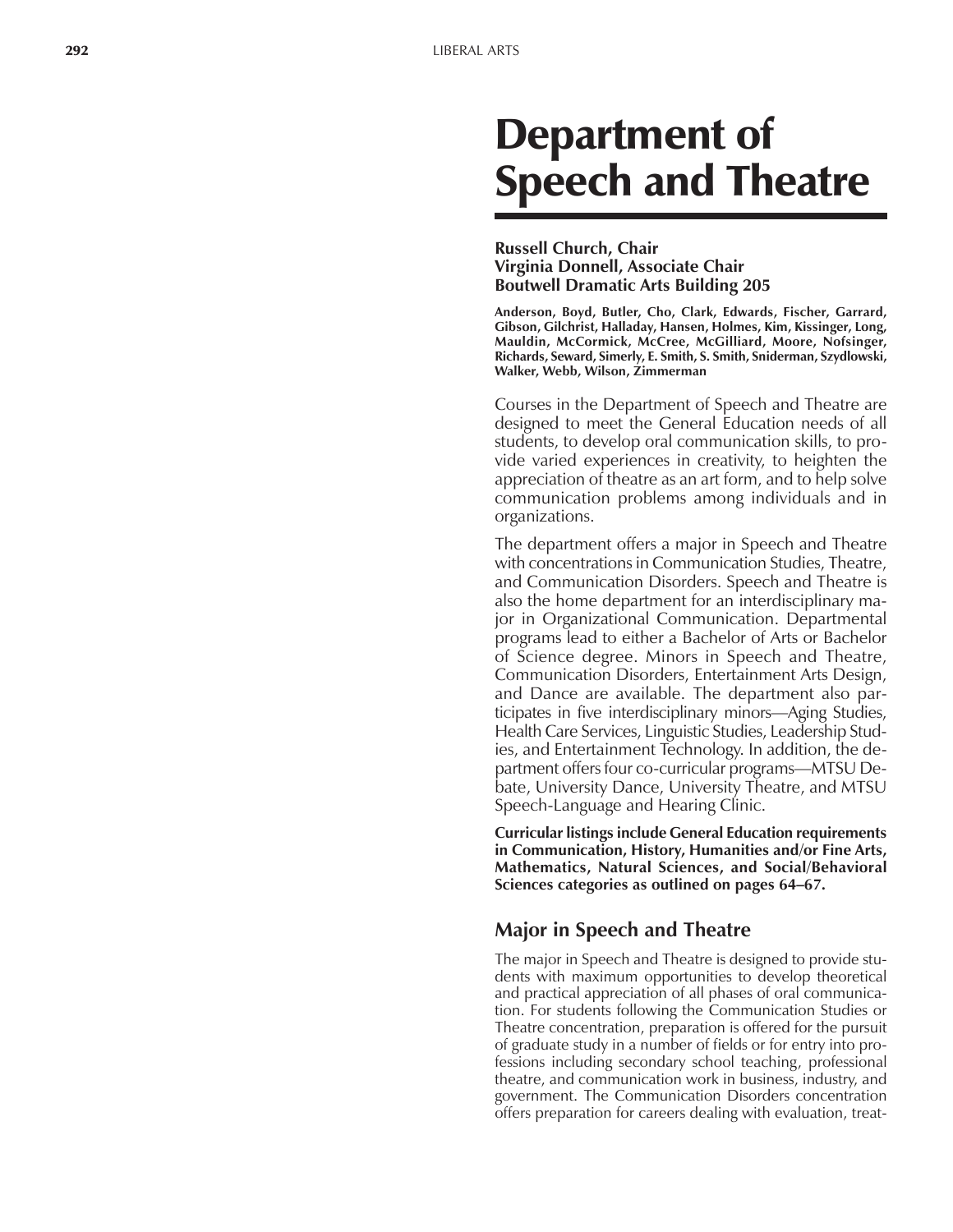ment, and prevention of human communication disorders. Students who complete the Communication Disorders concentration often pursue graduate study in speech-language pathology, audiology, or related health professions.

Transfer students may apply toward a major or minor in Speech and Theatre up to 12 semester hours of freshman and sophomore-level speech and theatre courses (1000- and 2000-level) taken at other accredited institutions, provided the grade in each course is a C or better and provided each course is either equivalent to an MTSU course or is an acceptable elective in the speech and theatre disciplines. Upper-division speech and theatre courses taken at accredited institutions may be accepted for credit toward a major or minor in Speech and Theatre, provided the grade in each course is a C or better and provided each course is either equivalent to an MTSU course or is an acceptable elective in the speech and theatre disciplines.

All students pursuing a major within this department must complete the General Education requirements. The following is a suggested pattern of study for the first two years; **however, consultation with the assigned advisor is necessary before each registration.**

## **Recommended Curriculum**

|    | <b>SOPHOMORE</b>              |    |
|----|-------------------------------|----|
| 6  | ENGL 2020 or 2030 or          |    |
| 3  | <b>HUM 2610 (Hum/FA)</b>      |    |
| 3  | HIST 2010, 2020, or 2030      | 6  |
|    | Social/Behavioral Sciences    |    |
| 6  | (2 prefixes)                  |    |
|    | Natural Sciences (2 prefixes) | 8  |
| 12 | Major/Minor courses as        |    |
| 30 | advised                       |    |
|    |                               | 30 |
|    |                               |    |

All students majoring in Speech and Theatre must complete COMM 2200 (Fundamentals of Communication) and earn a grade of C or better for the course to count as a prerequisite or to count towards graduation.

Students majoring in Speech and Theatre must receive a grade of C (2.00) or better in all courses in their concentration for the course to count as a prerequisite or to count toward graduation.

## **Concentration: Communication Studies**

Students pursuing the Communication Studies concentration must complete COMM 2300, 3210, 3220, 3300, 3560, 4320, 4650, 4700, 4800 and ORCO 3240 plus 15 hours from the following: COMM 2150, 3020, 3225, 3230, 3325, 3340, 3620, 3630, 4040, 4260, 4280, 4620, 4630, 4800, 4900; CDIS 3250; ORCO 3250, 3500, 4250.

Students pursuing the Communication Studies concentration must also select at least one appropriate minor approved by the student's academic advisor.

## **Concentration: Theatre**

Students pursuing the concentration in Theatre must complete COMM 2200 plus THEA 1030 and the following required Theatre courses: THEA 2110, 2500, 3100, 3200, 3700, 4800, 4810, 4990 plus 2 hours of THEA 3900 and 2 hours of THEA 4900. Students must also complete 9 hours from the following guided electives: THEA 3400, 3600, 3800, 3810, and 4820. Students pursuing the B.A. degree take twelve (12) courses in one foreign language and a cognate, and students pursuing the B.S. degree take a cognate and one minor. Students may select from the following three cognates:

#### **Performance**

6 hours from THEA 3500, 4500 6 hours from THEA 4290 6 hours from THEA 3600, 3910, 4820; COMM 3620, 3630, 4620, 4630; MUAP 2371; MUHL 3140; MUHL 3670 **Directing** 6 hours from THEA 4700, 4820, or 4290 3 hours from THEA 3000, 3300, 3310, 3400, 4100, 4200, 4220 6 hours from THEA 3800, 4290, 4500 3 hours from HIST 3030, 3040, 3150, 4220, 4240, 4410, 4750; THEA 4890 **Child Drama** 9 hours from THEA 3600, 4600, 4620 9 hours from ENGL 3600; THEA 3910, 4290, 4500, 4610, 4700

## **Concentration: Communication Disorders**

Students pursuing the concentration in Communication Disorders must complete COMM 2200 plus CDIS 3050, 3150, 3200, 3250 for majors, 3300, 3350, 3400, 4500, 4850, 4900, and either CDIS 3450 or 4800. Students must also complete a minimum of 9 hours of supervised clinical practicum through enrollment in CDIS 4550-4600 and 4700-4730 and a minimum of 12 hours of guided electives. Prior to enrollment in clinical practicum, students must meet academic and professional eligibility criteria established by the faculty and published in the clinic manual. Academic criteria include a minimum overall GPA of 2.50 in 60 credit hours or 3.00 in the last 30 credit hours, a minimal GPA of 2.70 in the major, a minimal grade of C in each prerequisite course, mastery of phonetic features, and competence in speaking and writing. Students who do not receive a grade of B- or higher in both English composition courses (ENGL 1010 and 1020) will be required to take either ENGL 3500, 3520, or 4510.

## **Major in Organizational Communication**

The interdisciplinary major in Organizational Communication offers students preparation for careers in employee communication, special events and fundraising, and corporate and nonprofit communication.

Students pursuing the 31-hour interdisciplinary major in Organizational Communication must complete COMM 2300, 3300, 3340, 4900; COMM 3220 or PSY 4380; ORCO 3240, 3250, 3500, 3750, 4500; ORCO 3650. Students must also take a statistics course (such as PSY 3020 or SOC 3050 or Q M 2610 or MATH 1530) and SOC 3950 or 4560, and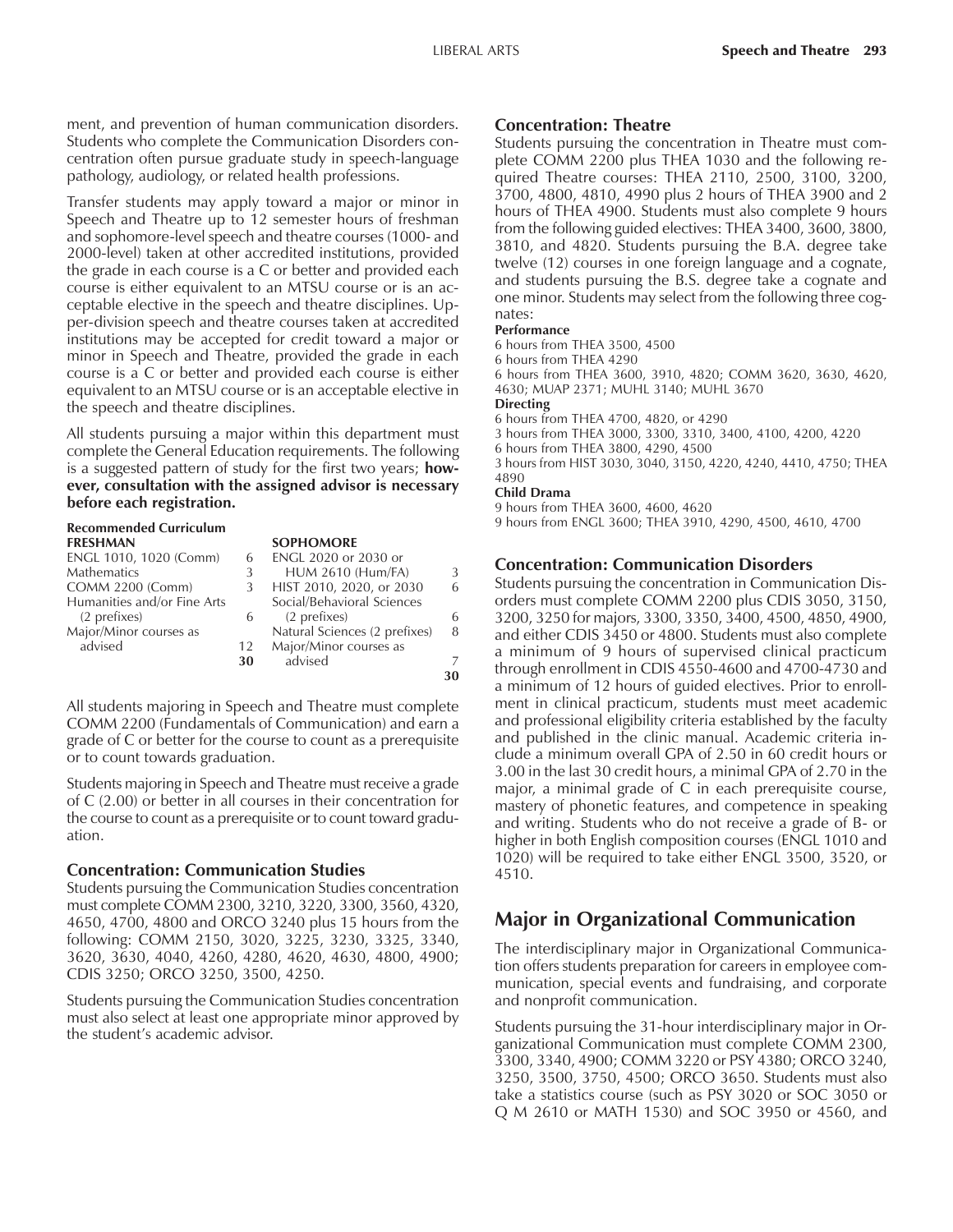must choose 18 hours from a cognate list (see advisor). Students will have approximately 24 hours in electives and may also choose a minor to fulfill some of these hours; however, a minor is not required.

Students majoring in Organizational Communication must complete the General Education requirements. The following is a suggested pattern of study. **Consult with an advisor before each registration.**

| <b>Recommended Curriculum</b>          |    |                            |                |
|----------------------------------------|----|----------------------------|----------------|
| <b>FRESHMAN</b>                        |    | <b>SOPHOMORE</b>           |                |
| ENGL 1010, 1020 (Comm)                 | 6  | ENGL 2020 or 2030 or       |                |
| <b>COMM 2200 (Comm)</b>                | 3  | <b>HUM 2610 (Hum/FA)</b>   | 3              |
| <b>COMM 2300</b>                       | 3  | <b>ORCO 3240</b>           | 3              |
| Humanities and/or Fine Arts            |    | ORCO 3250                  | 3              |
| (2 prefixes)                           | 6  | Social/Behavioral Sciences |                |
| Mathematics                            | 3  | (2 prefixes)               | 6              |
| <b>Natural Sciences</b>                | 4  | HIST 2010, 2020, or 2030   | 6              |
| Electives                              | 6  | Natural Sciences           | $\overline{4}$ |
|                                        | 31 | Elective                   | 3              |
|                                        |    |                            | 28             |
|                                        |    | <b>SENIOR</b>              |                |
| <b>JUNIOR</b><br>COMM 3220 or PSY 4380 |    | SOC 3950 or 4560           | 3              |
|                                        | 3  |                            |                |
| ORCO 3500 and 3750                     | 6  | <b>COMM 3340</b>           | 3              |
| <b>COMM 3300</b>                       | 3  | <b>ORCO 3650</b>           | 3              |
| <b>COMM 4900</b>                       | 1  | <b>ORCO 4500</b>           | 3              |
| Statistics                             | 3  | Cognate                    | 9              |
| Cognate                                | 9  | Electives                  | 9              |
| Electives                              | 6  |                            | 30             |
|                                        | 31 |                            |                |

#### **Minor in Speech and Theatre**

The minor in Speech and Theatre consists of 18 semester hours and includes COMM 2200. A student may concentrate coursework for the minor in the Communication Studies or Theatre concentration with the specific course requirements based primarily upon the individual student's academic interests and needs. Those students who wish to minor in Speech and Theatre should consult the department chair.

## **Minor in Communication Disorders**

The minor in Communication Disorders consists of 18 semester hours of courses selected from the listing for the Communication Disorders concentration.

## **Minor in Entertainment Arts Design**

This minor is designed for students majoring in Human Sciences, Electronic Media Communication, Recording Industry, Speech and Theatre, and others who plan a career in theatrical or entertainment design. The minor consists of 15 hours of courses selected from the approved list (below) after consulting with the minor advisor. Courses taken to meet major field of study requirements or other minor requirements may not be counted toward this minor.

|           |      | THEFT THEY TIOL DE COUTTLEG LOWERG LITTLE THILD.    |
|-----------|------|-----------------------------------------------------|
| THEA 2110 |      | Stagecraft                                          |
|           |      | THEA 3000 Sound Design for Arts and Entertainment   |
| THEA 3100 |      | Make-Up Techniques for Performers                   |
| THEA      | 3200 | Introduction to Costume for Arts and Entertainment  |
| THEA 3300 |      | Scene Design                                        |
| THEA      | 3400 | Introduction to Lighting for Arts and Entertainment |
| THEA      | 4000 | Advanced Sound Design for Arts and Entertainment    |
| THEA 4100 |      | Special Effects Make-Up                             |

- THEA 4200 Costume Technology and Production THEA 4210 Advanced Costume Technology and Production THEA 4220 Costume Design for Arts and Entertainment<br>THEA 4230 Advanced Costume Design for Arts and Enter Advanced Costume Design for Arts and Entertainment THEA 4290 Problems in Theatre THEA 4300 Advanced Scenic Design
- 

THEA 4390 Topics in Scenography<br>THEA 4400 Intermediate Lighting f Intermediate Lighting for Arts and Entertainment

#### **Minor in Dance**

The Speech and Theatre Department offers a minor in Dance. The minor requires 18 semester hours to include DANC 1000, 3100 and 4800 and THEA 4990. The remaining requirement must be completed from the following courses: DANC 1010, 1020, 1030, 1040, 2010, 2020, 2030, 2040, 3010, 3020, 3030, 3040, 4000-4030, 4040, 4100, 4110, 4120, and 4130.

## **Interdisciplinary Minors**

Interdisciplinary minors are open to all students in the University. The Department of Speech and Theatre coordinates the interdisciplinary minor in Leadership Studies. See Interdisciplinary Minors beginning on page 80.

## **Teacher Licensure**

The Speech and Theatre Department offers one teacher licensure program: Theatre (grades K-12).

## **Teacher Licensure in Theatre K-12**

Students will complete a major in Speech and Theatre by following a specified program in the Theatre concentration.

There is also a Secondary Education minor requirement. Students must contact their Secondary Education minor advisors for approval of appropriate courses. (For specific procedures and additional requirements for teacher licensure, see page 201.)

*NOTE: Please see the Educational Leadership Department on page 201 for Secondary Education minor requirements.*

## **Co-Curricular Requirements**

The Speech and Theatre Department supports, directs, and staffs four co-curricular programs to supplement classroom theory and to benefit the University and surrounding communities. Students receive practical training through participation in co-curricular programs:

**MTSU Debate**—The debate program provides active intercollegiate competitive opportunities. The program is open to all undergraduate students in good academic standing.

**University Dance—The MTSU Dance minor is housed in** the Department of Speech and Theatre. Each year the department produces an "Evening of Dance" and one or more studio showcases. All students are invited to audition for the "Evening of Dance." The department also has a Ballet Association for students interested in the art of ballet.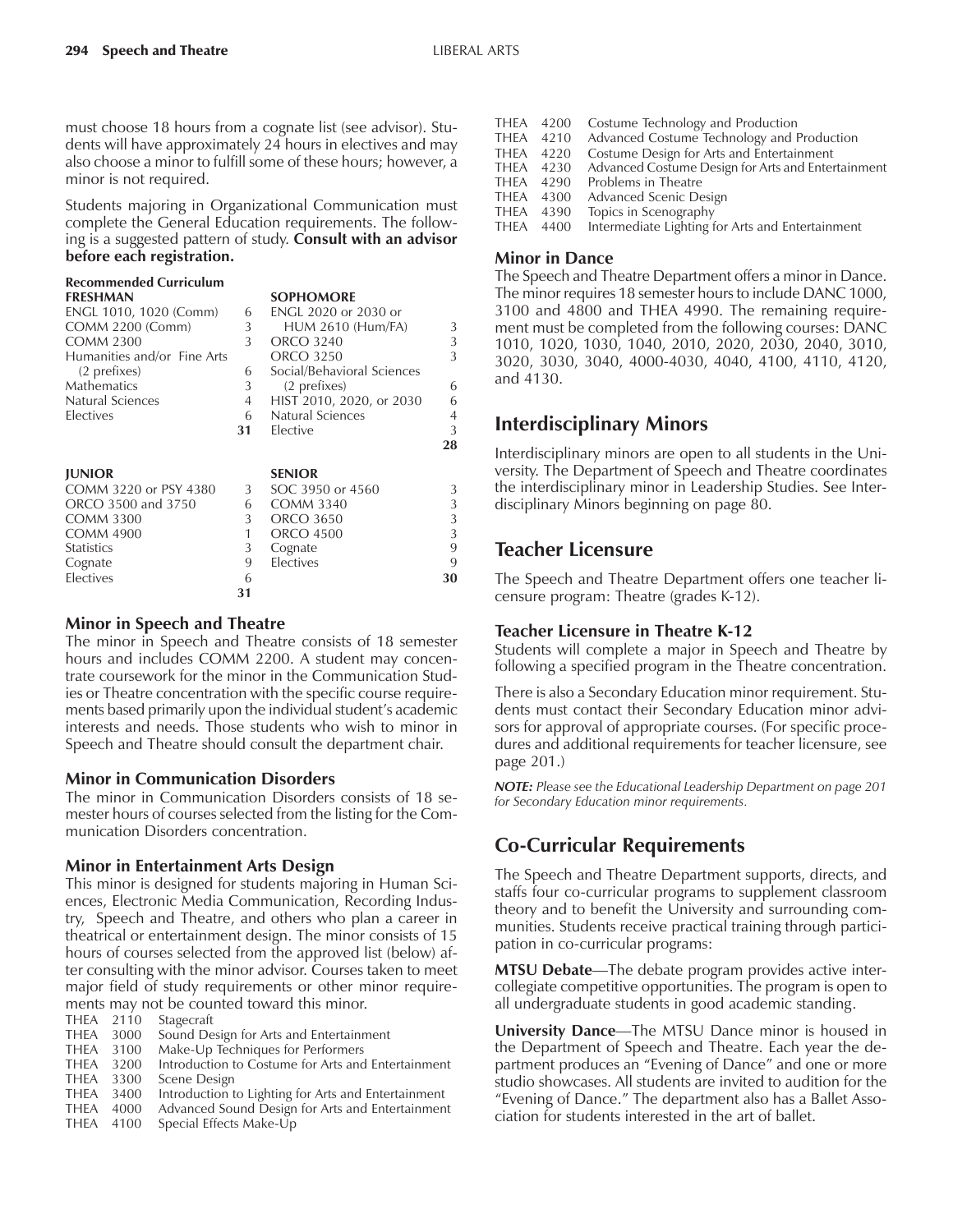**University Theatre**—The University Theatre program presents three major dramatic productions during the academic year plus a children's theatre production. All University Theatre performances are open to the public. Students majoring in Speech and Theatre and following the Theatre concentration participate in some aspect of each production. However, participation is open to all members of the University and local community.

**MTSU Speech-Language and Hearing Clinic—The Speech-**Language and Hearing Clinic is open to all students at the University in need of speech, language, and hearing diagnosis and therapy. There is no charge to MTSU students for this service. Diagnostic and therapeutic services for persons in the midstate area with speech-language and hearing problems are also provided for a nominal fee. Students in the Communication Disorders concentration work in the clinic under the direct supervision of faculty members certified by the American Speech-Language-Hearing Association.

## **Courses in Communication [COMM]**

- **2150 Voice and Diction.** Three credits. Development of self-confidence, more articulate speech, and effective voice quality through knowledge of the vocal mechanism; classroom drills and individualized instruction.
- **2170 Oral Reader as Communicator.** Three credits. Prerequisite: COMM 2150. Speech skills of the oral reader developed through reading aloud and sharing meaning from the printed page.
- **2200 Fundamentals of Communication.** Three credits. Principles and processes underlying human communication. Communication models; communication purposes and breakdowns; variables related to interpersonal, small group, intercultural, and public communication. Emphasis on public oral communication including research, critical thinking, organization, presentation, and listening. **Counts as part of the General Education Communication requirement.**
- **2300 Interpersonal Communication.** Three credits. Overview and application of fundamental principles and theories. Highly participatory class in which analysis of students' skills and further development is stressed. Foundation preparation for studying other forms of human communication.
- **3020 American Religious Communication.** Three credits. A rhetorical study of the religious communication in America from colonial times to the present.
- **3200 Parliamentary Procedure.** One credit. Principles of parliamentary procedure and their effective application through classroom exercises.
- **3210 Argumentation.** Three credits. Prerequisite: COMM 2200 or permission of instructor. Theory and practice of advocacy with emphasis on organization, refutation, reasoning, and rebuttal. Inclass debating on questions of fact value and policy.
- **3220 Small Group Communication.** Three credits. Prerequisite: COMM 2200 or 2300 or permission of instructor. Theories of group dynamics and practical application. Study and practices of leadership in groups as decision-making organizations.
- **3225 Gender Communication**. Three credits. Prerequisite: COMM 2200 or 2300 or permission of instructor. Highly participatory class in which critical thinking of values, issues, decision-making paradigms, and traditions in the field of gender communication is expected. Emphasis on individual practical application in personal and professional environments.
- **3230 Advanced Public Speaking.** Three credits. Prerequisite: COMM 2200 or permission of instructor. Application of principles of public speaking through the analysis and criticism of speech structure and delivery of classroom speeches.
- **3300 Communication Theory, Culture, and Films.** Three credits. Selected communication theories and implications for culture and communication as revealed in films as cultural texts.
- **3325 Great American Speakers**. Three credits. A rhetorical study of the great American speakers form colonial times to the present. Successful students will gain an understanding of the principles of rhetorical criticism and apply these principles to selected speakers. Students will also gain an appreciation of the impact of public communication upon our society.
- **3340 Interview Communication.** Three credits. Prerequisites: Junior standing or permission of instructor. A critical study of interviewing and effective communication techniques for employment selection and informative, persuasive, exit, and appraisal interviews.
- **3560 Intercultural Communication.** Three credits. The dynamics of the communication process as it functions in intercultural contexts; training for successful cross-cultural communication interactions.
- **3620, 3630, 4620, 4630 Applied Communication.** One credit each. Prerequisite: Recommendation by a departmental faculty member. Field and laboratory experiences for the study of communication.
- **4000 Communication in the Educational Environment.** Three credits. Designed to meet the needs of the classroom teacher. Successful communication strategies applicable to the classroom environment.
- **4040 Debate Across the Curriculum: Practicum.** Three credits. Prerequisites: COMM 3210 and permission of department. Advanced techniques and methods for using argumentation and debate in teaching core curriculum in upper elementary and secondary school classes and developing intrascholastic debate and interscholastic debate activities. Practicum experiences provided.
- **4260 Readings in Communication.** Three credits. Prerequisites: Permission of instructor and completion of 21 semester hours in communication studies courses. Intensive study of a specific area of communication; topic is chosen in instructor-student conference.
- **4280 Political Communication.** Three credits. Nature and functions of communication with political institutions and groups, including campaign communication, decision-making strategies, deliberative discourse, advocates, and interest groups.
- **4320 Theories of Persuasive Communication.** Three credits. Recent writings and research on theories of persuasion and on current practices of persuasion. Emphasis on ethical critical, cultural, and functional implications in contemporary persuasion theory and practice.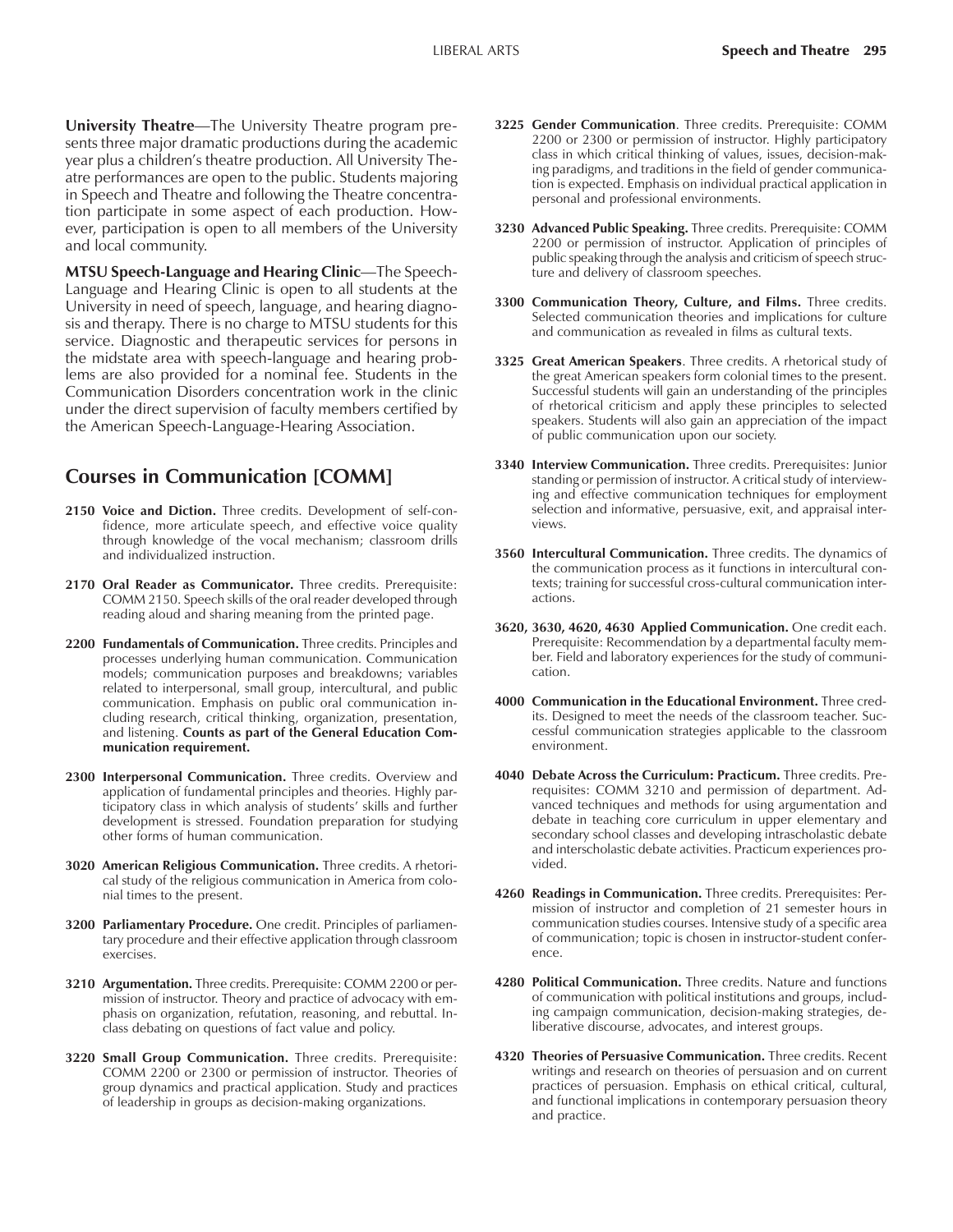- **4650 History, Theory, and Criticism of Rhetoric.** Three credits. Prerequisite: COMM 2200 or 3230. Explores history, theory, and criticism of rhetoric from ancient times to the present.
- **4700 Senior Seminar in Communication.** Three credits. Intensive investigation of the major research methodologies in communication studies; presentation of senior projects and a synthesis of the communication discipline.
- **4800 Special Topics in Communication.** One to three credits. Meets individual and group needs for advanced study in speech communication. Topic determined at the time of scheduling. A maximum of six semester hours may be applied toward a degree.
- **4900 Internship in Communication.** One to three credits. Practical experience in a professional work setting in a field requiring communication skills. May be repeated up to a maximum of four credit hours with no more than three credit hours earned in one semester.

## **Courses in Communication Disorders [CDIS]**

- **3050 Introduction to Communication Disorders.** Three credits. Overview of the professions of speech-language pathology and audiology, with emphasis on the common disorders of speech, language, and hearing and their treatment.
- **3150 Phonetics.** Three credits. Training in the recognition and production of the sounds of speech with an analysis of their formation; extensive practice in phonetic transcription.
- **3200 Phonological Disorders.** Three credits. Prerequisites: CDIS 3050 and 3150. Speech development, etiologies of phonological/articulatory problems, and approaches for assessing and remediating speech-sound errors.
- **3250 Speech and Language Development.** Three credits. Child speech and language acquisition from birth through the early school years. Emphasizes normal linguistic development.
- **3300 Clinical Methods in Communication Disorders.** Three credits. Prerequisites: CDIS 3050, 3150, 3200, and 3250 (for majors). Planning and implementing treatment programs for individuals with speech-language disorders. A foundation for clinical practicum.
- **3350 Hearing Problems and Testing.** Three credits. The etiologies and diagnoses of hearing problems; practical experience in administering audiometric examinations.
- **3400 Anatomy and Function of the Speech Mechanism.** Three credits. The structures and function of the speech mechanism.
- **3450 Fluency Disorders.** Three credits. Prerequisite: CDIS 3050. Etiologies, assessment, and treatment of fluency disorders.
- **4500 Training for the Hearing Impaired.** Three credits. Prerequisites: CDIS 3050, 3250, and 3350. Materials and methods employed in training the hearing impaired.
- **4550- Practicum in Speech-Language Pathology I.** Three credits each. **4580** Prerequisites for 4550: CDIS 3300, prior semester application, and completion of academic and professional criteria established by the faculty. Prerequisites for 4560, 4570, and 4580: CDIS 4550, 4560, and 4570 respectively. Supervised clinical practice in the University clinic.
- **4600 Practicum in Speech-Language Pathology II.** Three credits. Prerequisites: CDIS 4550 and 4560, prior semester application, and approval by faculty. Advanced supervised clinical practice in an off-campus clinical facility.
- **4620, 4630 Applied Speech.** One credit each. Prerequisite: Recommendation by a departmental faculty member. Study of a specific area of communication disorders to be completed through instructor-student conferences.
- **4650 Practicum in Speech-Language Pathology III.** Six credits. Prerequisites: CDIS 4550, 4560, and 4570; prior semester application; approval by faculty. Organization, management, and implementation of public school speech-language and hearing programs. Advanced supervised clinical practice in an off-campus clinical facility.

**4700- Practicum in Audiology.** One credit each. Prerequisites for 4700:

- **4730** CDIS 3350 and 4550 or permission of instructor. Prerequisites for 4710, 4720, and 4730: 4700, 4710, 4720 respectively. Laboratory course in applying principles of audiology.
- **4750 Advanced Audiology.** Three credits. Prerequisite: CDIS 3350. The development of advanced skills in the evaluation and remediation of hearing problems.
- **4800 Speech and Language Disorders in the Adult Population.** Three credits. Overview of the impact of age on communication. Identification and remediation of communication problems associated with the aging process.
- **4850 Speech and Language Disorders in Childhood.** Three credits. Prerequisites: CDIS 3400 and 4550 or permission of instructor. A comprehensive study of the speech, language, and voice difficulties experienced by children.
- **4900 Diagnostic Procedures in Speech Pathology.** Three credits. Prerequisite: CDIS 4550 or permission of instructor. Basic concepts of measurement and application of diagnostic procedures used in speech-language pathology.
- **4950 Special Topics in Communication Disorders.** Three credits. Advanced reading and discussion seminar about topics in speechlanguage pathology or audiology.

## **Courses in Dance [DANC]**

- **1000 Dance Appreciation.** Three credits. Dance as an expressive art form, a symbolic language, and an integral aspect of world cultures. Lecture/discussion course for the general student population. Not a performance or activity course.
- **1010 Modern Dance Techniques I.** Two credits. Modern dance techniques; emphasis on exploration of fundamentals of dance as a form of artistic communication. For students with little or no previous experience in modern dance. May be repeated for a maximum of 4 credits.
- **1020 Jazz Dance Techniques I.** Two credits. Contemporary jazz dance techniques; emphasis on exploration of fundamentals of dance as a form of artistic communication. For students with little or no previous experience in jazz dance. May be repeated for a maximum of 4 credits.
- **1030 Tap Dance Techniques I.** Two credits. Tap dance techniques; emphasis on exploration of the fundamentals of dance as a form of artistic communication. For students with little or no previous experience in tap dance. May be repeated for a maximum of 4 credits.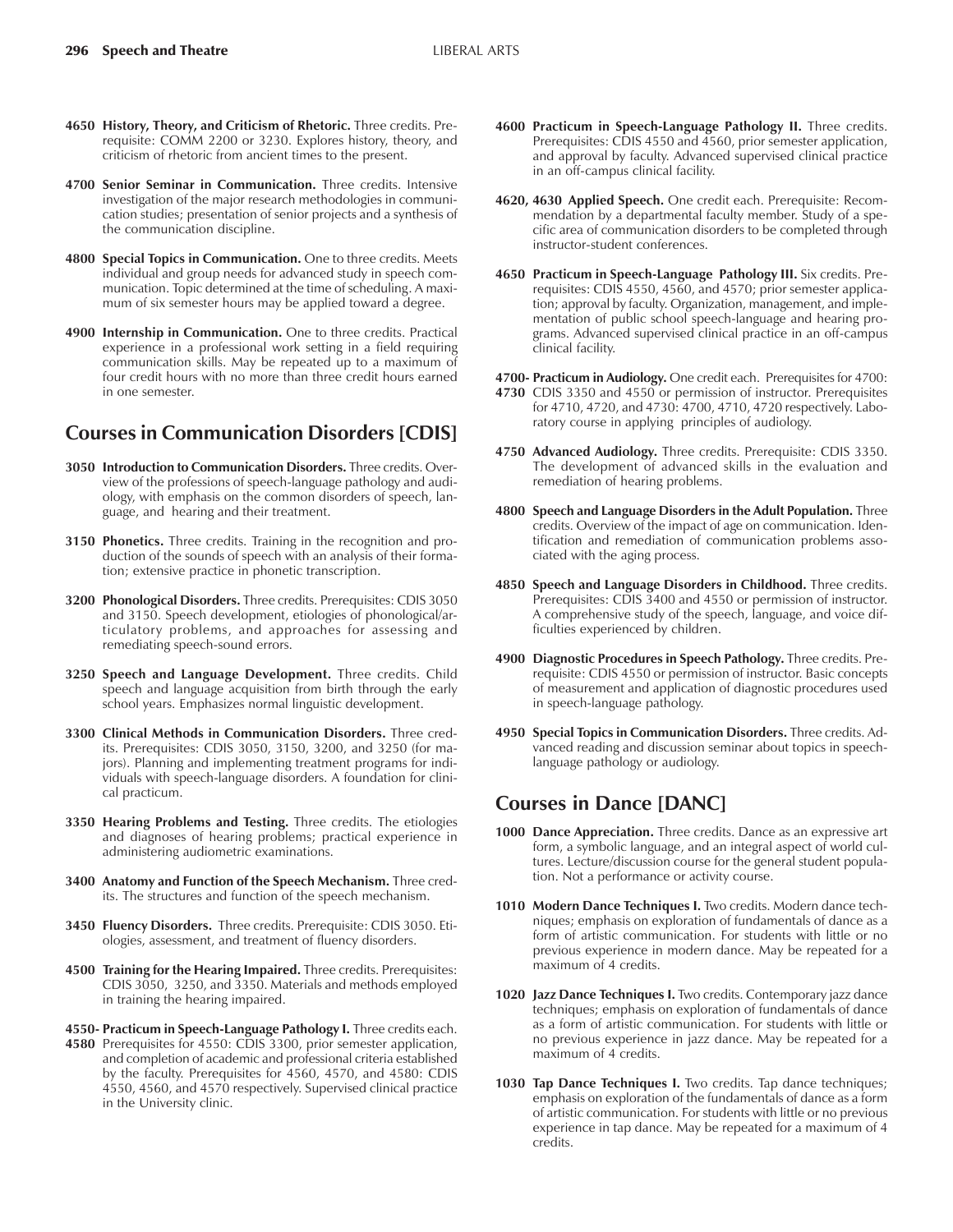- **1040 Ballet Techniques I.** Two credits. Classical ballet techniques; emphasis on exploration of ballet as a classical art form. For students with little or no experience in ballet. May be repeated for a maximum of 4 credits.
- **2010 Modern Dance Techniques II.** Two credits. Prerequisite: DANC 1010 or permission of instructor. Intermediate modern dance techniques. May be repeated for a maximum of 4 credits with permission of instructor.
- **2020 Jazz Dance Techniques II.** Two credits. Prerequisite: DANC 1020 or permission of instructor. Intermediate jazz dance techniques. May be repeated for a maximum of 4 credits with permission of instructor.
- **2030 Tap Dance Techniques II.** Two credits. Prerequisite: DANC 1030. Intermediate tap dance techniques. May be repeated for a maximum of 4 credits with permission of instructor.
- **2040 Ballet Techniques II.** Two credits. Prerequisite: DANC 1040 or permission of instructor. Intermediate ballet techniques. May be repeated for a maximum of 4 credits with permission of instructor.
- **3010 Modern Dance Techniques III.** Two credits. Prerequisite: DANC 1010, 2010, or permission of instructor. Techniques, choreography, and various aspects of Labanotation for the experienced dancer and choreographer. May be repeated for a maximum of four credits.
- **3020 Jazz Dance Techniques III.** Two credits. Prerequisite: DANC 1020, 2020, or permission of instructor. Advanced jazz dance techniques. May be repeated for a maximum of 4 credits with permission of instructor.
- **3030 Tap Dance Techniques III.** Two credits. Prerequisite: DANC 1030, 2030, or permission of instructor. Advanced tap dance techniques. May be repeated for a maximum of 4 credits with permission of instructor.
- **3040 Ballet Techniques III.** Three credits. Prerequisite: Permission of instructor. Advanced ballet techniques. May be repeated for a maximum credit of 6 credits with permission of instructor.
- **3100 Dance Composition.** Three credits. Prerequisite: Permission of instructor. Theory and methods of analyzing and describing dance movement.
- **3600 Teaching Creative Movement for Children**. Two credits. Prerequisites: 2000-level dance technique courses in ballet or modern dance and permission of department. Dance as a viable activity that can enhance the learning process. Explores the discipline of dance as basic to an education for all people. Educational and aesthetic theories and practices related to fashioning developmentally appropriate dance experiences for children.
- **4000- Dance Performance.** One credit each. Prerequisites: Permis-**4030** sion of instructor and co-registration in DANC 1010, 1020, 1030, 1040, 2010, 2020, 2030, 2040, 3010, 3020, 3030, 3040, or 4040. All aspects of concert planning and production as performer and crew member. May be taken for one credit per semester for a total of four credits.

**4000 Dance Performance I**

- **4010 Dance Performance II 4020 Dance Performance III**
- **4030 Dance Performance IV**
- **4040 Ballet Techniques IV.** Three credits. Prerequisite: Permission of instructor. Performance-level techniques and choreography for solo and ensemble pieces in both classical and contemporary styles. May be repeated for a maximum of 6 credits with permission of instructor.
- **4100 Choreography I.** Three credits. Prerequisite: DANC 3100 or permission of instructor. Exploration of movement, technique sequences, and choreographic forms; basic elements of notation.
- **4110 Choreography II.** Three credits. Prerequisites: DANC 3100 or 4100 or permission of instructor. Directed study of a choreographic project. Exploration of choreographic techniques to develop an original group dance and the execution of plans for costumes, lighting, make-up, and sound.
- **4120 Dance Therapy.** Three credits. The use of movement in helping to reduce physiological, psychological, and sociological aberrations. Designed to help the teacher and specialist in working with children who have these problems.
- **4130 Dance for Theatre.** Three credits. Prerequisite: Permission of instructor. Techniques of dance for musicals, comedies, operas, television, and stage and choreography for these forms.
- **4140 Internship in Dance.** Three credits. Prerequisite: Approval of chair or dance faculty. Students assigned to work with professional dance companies or arts centers. Pass/Fail.
- **4600 Theory and Practice I: The Body as the Instrument of Dance.** Two credits. Theory and practice of teaching dance as it pertains to the dancer's instrument—the human body. Acquaints the dance student with dance education, nutrition, body therapies, environmental effects on the human body, and the emerging area of dance medicine while training for classical ballet and modern dance.
- **4610 Theory and Practice II: Pedagogy for Ballet and Modern Dance.** Two credits. Prerequisites: 1000- and 2000-level course of ballet or modern dance. Theory and practice of teaching classical ballet and modern dance techniques based on sound anatomical and kinesiological principles.
- **4800 History of Dance.** Three credits. A survey of dance from primitive to the present with an emphasis on the style and techniques of dance as it was performed.

## **Courses in Organizational Communication [ORCO]**

- **3240 Introduction to Organizational Communication.** Three credits. Theories and processes of communication within organizations.
- **3250 Organizational Communication in Communities.** Three credits. Theories and techniques involving communication between organizations and their constituencies. Identification and analysis of communication involving corporate philanthropy and fundraising, special events, volunteers, image, crises, and ethical considerations.
- **3500 Innovation and Communication.** Three credits. Prerequisite: Junior standing or permission of instructor. Organizational communication and its relationship to employees, leadership, corporate culture, diversity, change, and innovation.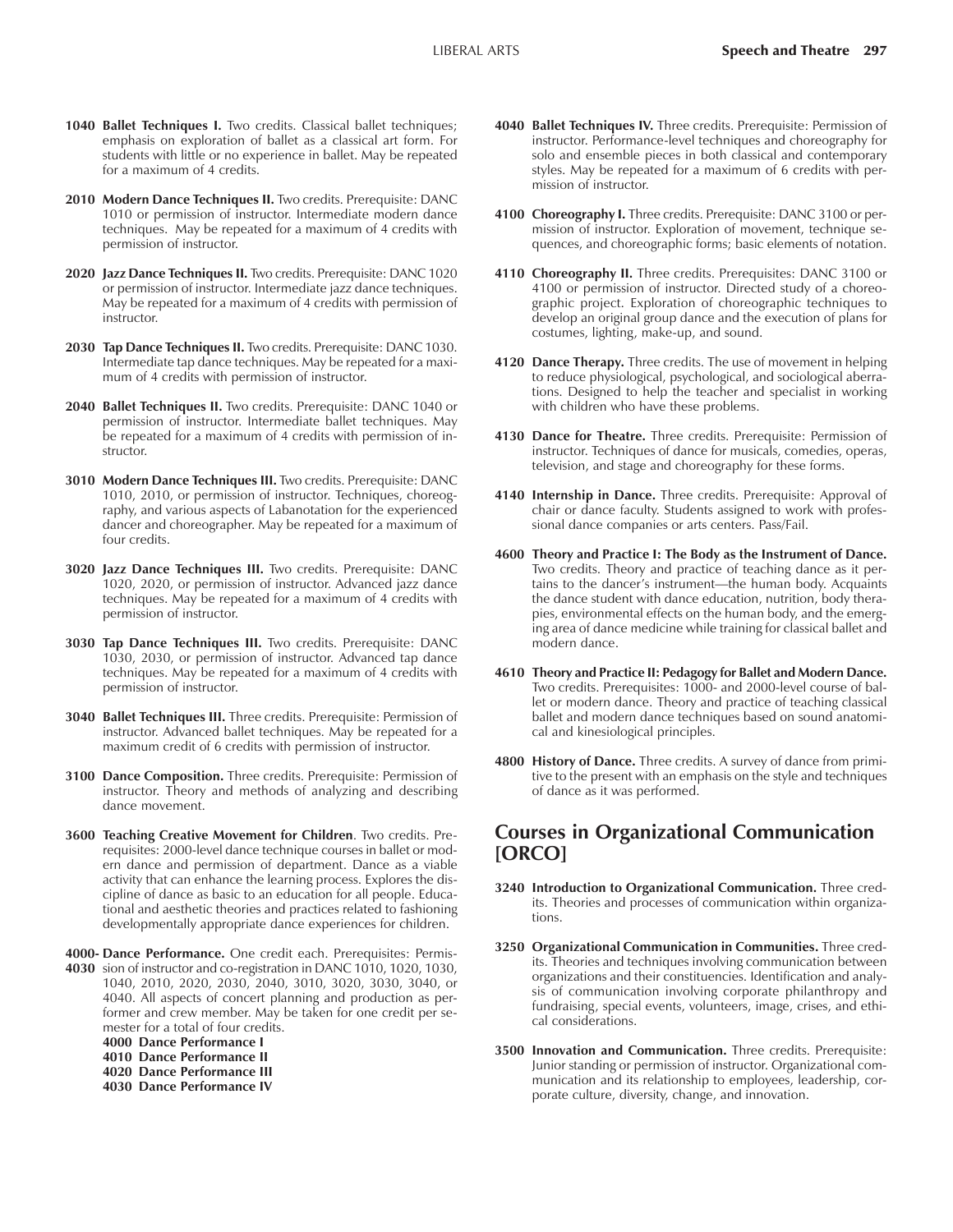- **3650 Conflict and Communication.** Three credits. Prerequisite: Junior standing or permission of instructor. The role of communication in conflict management/resolution between or among individuals and groups. Examines workplace violence, fraud, mediation, grievances, substance abuse, and discrimination.
- **3750 Organizational Communication Analysis.** Three credits. Prerequisite: Junior standing or permission of instructor. Critical analysis of organizational communication using survey research and other methods including studies of content, readability, readership, information dissemination, and organizational effectiveness.
- **4500 Communication Consulting and Auditing.** Three credits. Prerequisite: Senior standing or permission of instructor. Capstone course combines tools learned in both statistical methods and research methods courses with theory from other courses in the major. Communication audit designed to address specific issues in a variety of organizations. Addresses broader issues such as consulting ethics and social responsibility.

## **Courses in Theatre [THEA]**

- **1030 Theatre Appreciation.** Three credits. Overview of theatre as an art form. Appreciation and understanding of the production process. Not a performance course. **Can be used to satisfy part of the General Education Humanities and/or Fine Arts requirement.**
- **1900 Production Practicum I.** One credit. Prerequisite: Permission of instructor. Specific area of study in relation to a particular theatrical event or production during a given semester. Topics range from the performance to technical crews. Students may take up to four times, but only one hour will count towards graduation.
- **2110 Stagecraft.** Three credits. Lectures and practical experience in the techniques of planning, building, painting, and handling all types of scenery; knowledge of theatre architecture and how sets are mounted, shifted, and run. Laboratory hours and/or crew required.
- **2500 Fundamentals of Acting.** Three credits. The mechanics of acting in terms of physical movement body control and characterbuilding techniques.
- **2900 Production Practicum II.** One credit. Prerequisite: Permission of instructor. Specific area of study in relation to a particular theatrical event or production during a given semester. Topics range from the performance to technical crews. Students may take up to four times, but only one hour will count toward graduation.
- **3000 Sound Design for Arts and Entertainment.** Three credits. Theory and practice of theatrical sound designers conducted through classroom lecture and practical project. Utilizes tools, equipment, and techniques of sound designers with emphasis on design process and critical methods of study. Technical performance production component expected. Laboratory hours required.
- **3100 Make-Up Techniques for Performers.** Three credits. Application of make-up techniques and concepts for performers in theatre, television, film, dance, opera, and other performing arts. Laboratory hours and/or crew requirement.
- **3200 Introduction to Costume for Arts and Entertainment.** Three credits. Overview of costume in the arts and entertainment; an orientation to costume, design, management, technology, ward-

robe practices, and costume critique methods through projects developed through research, problem-solving, and documentation; focus on student career and portfolio development. Laboratory hours and/or crew requirement.

- **3300 Scene Design.** Three credits. Prerequisite: THEA 2110 or permission of instructor. Lectures and practical experience in planning and designing settings for the stage. Emphasis on forms and styles of scenery, historical period research designers, and new theatrical materials, methods, and techniques. Major projects in set design. Laboratory hours and/or crew requirement.
- **3310 Technical Drawing for Arts and Entertainment.** Three credits. Prerequisite: THEA 2110 or permission of instructor. Lectures and projects in all phases of technical drawing for the theatre and related arts and entertainment disciplines. Developing technical drawing skills needed for scenic, lighting, and technical direction areas using both manual and CAD techniques. Purchase of supplies necessary.
- **3400 Introduction to Lighting for Arts and Entertainment.** Three credits. Prerequisite: THEA 2110 or permission of instructor. Lectures and practical experience in the methods and techniques of lighting for the stage. Emphasis on developing plots through knowledge of electricity, circuitry, instrumentation, and control equipment. Major projects in lighting design. Laboratory hours and/or crew requirement.
- **3500 Stage Movement.** Three credits. A theoretical and practical study of stage movement. Styles and techniques for physical realization of character and performance.
- **3510 Scene Preparation.** Three credits. Prerequisite: THEA 2500 or permission of instructor. Provides opportunity for advanced study in acting with emphasis on techniques, analysis, and methods of developing a character through scene preparation while utilizing various genres of theatre.
- **3600 Child Drama.** Three credits. Methodology for using theatre and theatre techniques for teaching children in various venues. Motivational, self-directed learning through creative drama, improvisation, role-playing, and theatre games.
- **3700 Fundamentals of Play Directing.** Three credits. Prerequisite: THEA 2500 or permission of instructor. Director as literary analyst and production critic. Play analysis, production concepts, staging, theory and techniques; rehearsal methods and procedures. Scene work.
- **3800 Introduction to Arts Management.** Three credits. Prerequisite: Junior standing or permission of instructor. Management of a not-for-profit arts organization. Topics include organizational design, strategic planning, budgeting, marketing, and fundraising within the context of a visual or performing arts organization. Guest lecturers from regional arts organizations. Projects and discussion for individual interests in various arts disciplines. Laboratory hours required and/or crew requirement.
- **3810 Stage Management.** Three credits. Prerequisite: Junior standing or permission of instructor. Explores the role and function of the stage manager in creating live theatre. Focuses on the duties, terminology, and required skills and traits of an effective stage manager. Laboratory hours required and/or crew requirement.
- **3870 Women in Theatre.** Three credits. Womenís representation and participation in Western theatre from ancient Greece to the present.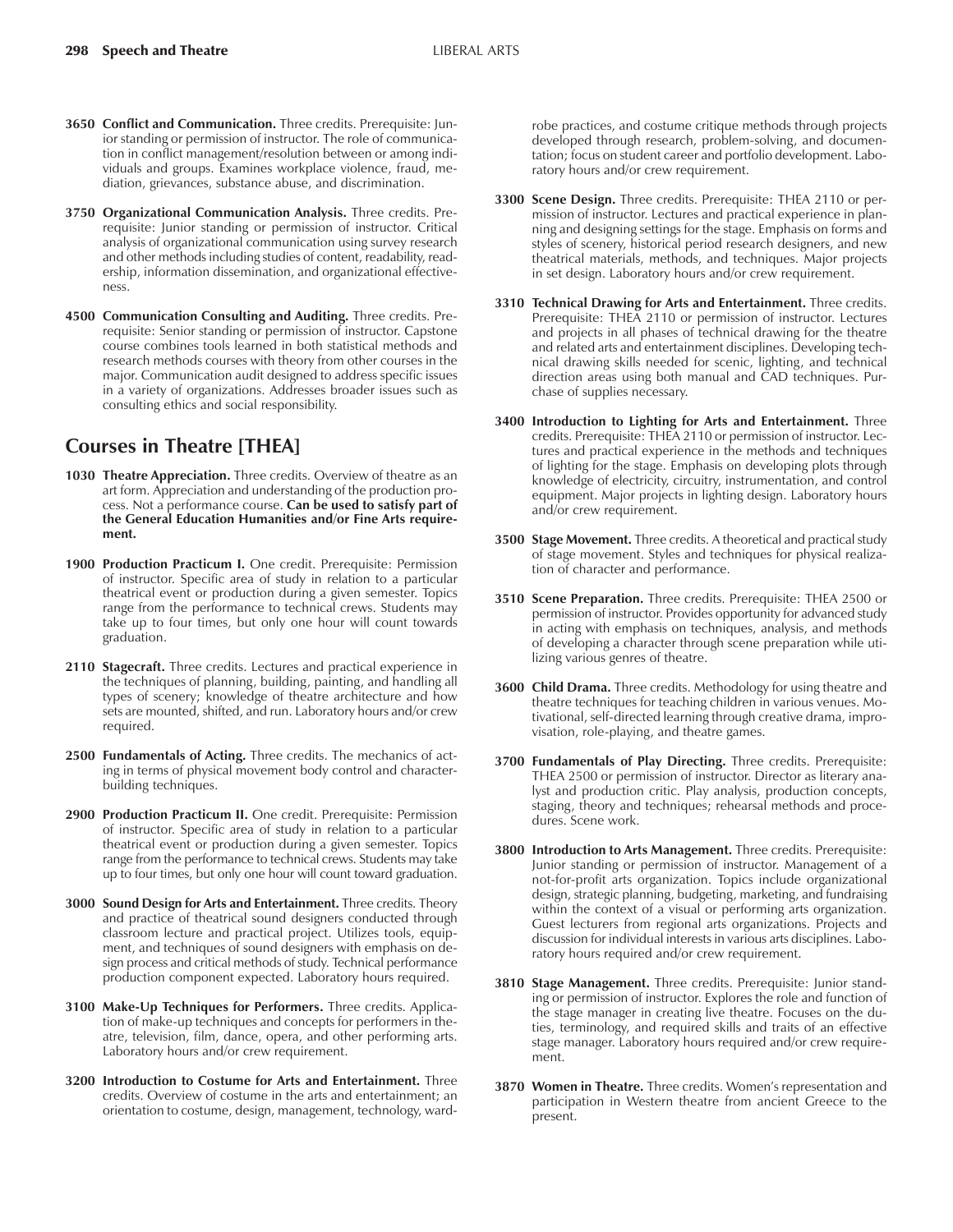- **3900 Production Practicum III.** One credit. Prerequisite: Permission of instructor. Specific area of study in relation to a particular theatrical event or production during a given semester. Topics range from the performance to technical crews. Students may take up to four times, but only two hours will count towards graduation.
- **3910 Practicum in Summer Theatre.** Three credits. Prerequisite: Permission of instructor. For students who have been employed in a summer theatre company. Auditioning, interviewing, fact sheets on theatres and communities, general duties and responsibilities, benefits for Middle Tennessee State University Theatre; student reports compiled into a handbook.
- **4000 Advanced Sound Design for Arts and Entertainment.** Three credits. Prerequisite: THEA 3000. Advanced studies, theories, and practices of theatrical sound design with a strong emphasis on the design process and critical methods of study used in this specialized field. Additional focus placed on student career and portfolio development in this field.
- **4090 Topics in Sound for Arts and Entertainment.** Three credits. Prerequisite: THEA 3000, 4000, or permission of instructor. Designed to meet individual needs for advanced study in sound for entertainment and the arts. Topic to be determined at time of scheduling. A maximum of 6 semester hours may be applied toward a degree.
- **4100 Special Effects Make-Up.** Three credits. Prerequisite: THEA 3100 or permission of instructor. Orientation to special effects make-up design, techniques, and design realization through make-up projects and research for various performance venues with a focus on student career and portfolio development.
- **4110 Make-Up Design and Creation.** Three credits. Prerequisites: THEA 3100 or permission of instructor. Designed to meet individual and group needs; an intensive application of make-up design incorporating all aspects of make-up in the performing arts focusing on in-depth historical research, advanced techniques, hair/wig design, creative problem-solving, and portfolio and resume development. Laboratory hours required.
- **4190 Topics in Make-up for Arts and Entertainment.** Three credits. Prerequisites: THEA 3100, 4100, 4110, or permission of instructor. Designed to meet individual needs for advanced study in make-up for entertainment and the arts. Topics to be determined at time of scheduling. A maximum of 6 semester hours may be applied toward a degree.
- **4200 Costume Technology and Production.** Three credits. Prerequisite: THEA 3200 or permission of instructor. Incorporates all aspects of costume production in the performing arts, focusing on research techniques, historical reproduction methods, construction design, resource management, problem-solving, and portfolio and resume development. Laboratory hours required.
- **4210 Advanced Costume Technology and Production.** Three credits. Prerequisite: THEA 4200 or permission of instructor. Designed to meet individual and group needs; an intensive application of costume technology in the performing arts focusing on in-depth research, methods, construction design, management, problem-solving, and portfolio and resume development. Laboratory hours required.
- **4220 Costume Design for Arts and Entertainment.** Three credits. Prerequisite: THEA 3200 or permission of instructor. Costume design in the performing arts; an orientation to the costume application of design and development principles through costume

design projects developed through research for various performance venues with a focus on student career and portfolio development.

- **4230 Advanced Costume Design for Arts and Entertainment.** Three credits. Prerequisite: THEA 4220 or permission of instructor. Designed to meet individual and group needs for advanced study and principles in theatrical costume design. Projects developed through in-depth research for various performance venues with a focus on student career and portfolio development.
- **4280 Topics in Costume for Arts and Entertainment.** Three credits. Prerequisites: THEA 3200, 4200, 4210, or permission of instructor. Designed to meet individual needs for advanced study in costume for entertainment and the arts. Topic to be determined at time of scheduling. A maximum of 6 semester hours may be applied toward a degree.
- **4290 Problems in Theatre**. One to three credits. Prerequisite: Permission of instructor. Designed to meet individual and/or group needs in all aspects of theatre arts. Topic and credit to be determined at the time of scheduling. A maximum of 6 semester hours credit may be applied toward a degree.
- **4300 Advanced Scenic Design.** Three credits. Prerequisites: THEA 2110 and 3300 or permission of instructor. Advanced methods and theories of scenic design. A strong emphasis on practical projects, the design process, and critical methods of study. Includes components on design history and theory/criticism.
- **4390 Topics in Scenography.** One to three credits. Prerequisites: THEA 2110 and permission of instructor. Designed to meet individual and group needs for advanced study in theatre. Topic to be determined at time of scheduling. A maximum of 6 semester hours credit may be applied toward a degree.
- **4400 Intermediate Lighting for Arts and Entertainment.** Three credits. Prerequisite: THEA 3400 or permission of instructor. Advanced methods and theories of lighting design. Strong emphasis on practical projects, design process, and critical methods of study. Includes components on design history and theory/criticism.
- **4480 Advanced Lighting Practicum for Arts and Entertainment.** Three credits. Prerequisites: THEA 3400, 4400, or permission of instructor. Theory and practice of lighting design for arts and entertainment. Extensive practical and realized projects that utilize the tools, equipment, and techniques of the lighting designer with an emphasis on the design process and critical methods of study. Laboratory hours required.
- **4490 Topics in Lighting for Arts and Entertainment.** Three credits. Prerequisite: THEA 3400, 4400, 4480, or permission of instructor. Designed to meet individual needs for advanced study in lighting for entertainment and the arts. Topic to be determined at time of scheduling. A maximum of 6 semester hours may be applied toward a degree.
- **4500 Character Development.** Three credits. Prerequisite: THEA 2500 or permission of instructor. The development of advanced skills in the ability to analyze and interpret the more complex characters in drama. Study of classical acting styles.
- **4560 Auditioning.** Three credits. Prerequisites: THEA 2500 and 4500 or permission of instructor. Students will prepare auditions from a variety of genres. Designed to help students understand, appreciate, and execute various types of auditions used in the profession.